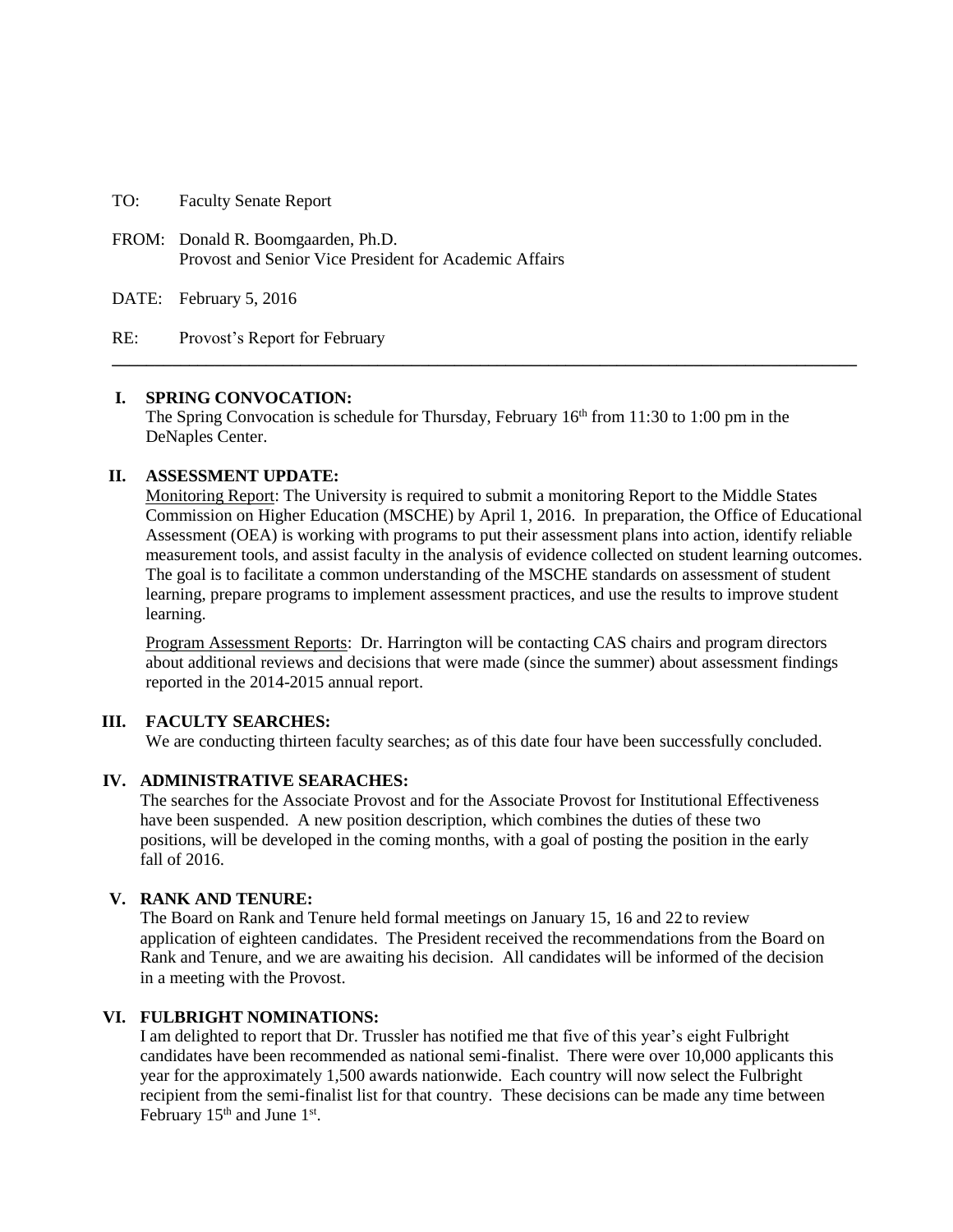# **VII. MEDICAL SCHOOL PLACEMENT:**

I am delighted to report that Dr. Engel has informed me that as of this date 24 students have received acceptances to 37 medical schools and 4 students have been accepted to 10 dental schools.

#### **VIII. FACULTY DEVELOPMENT:**

### **Summer Grant Proposals/Clavius Funding:**

A call for proposals for Summer Grants and Clavius funding were sent to faculty on February 1<sup>st</sup> and 2<sup>nd</sup> respectively. The deadline for submission is March 3, 2016.

#### **Provost Faculty Enhancement Awards:**

A request for nominations for the Provost Enhancement Awards were sent out to Deans and Department Chairs on January 29<sup>th</sup>. The Provost Advisory Group will assist the Provost and Associate Provost in making the determination on the awards recipients. The awards will be presented at the Faculty Appreciation Day dinner scheduled for April 1st from 5:00 p.m. to 8:00 p.m. in The DeNaples Center's Ballroom

# **IX. UPDATED SABBATICAL LIST:**

The following sabbaticals have been approved for the 2016-2017 Academic Year.

### **Fall 2016**

Sean Brennan Jafor Chowdhury Michael Hardisky John Hill Sharon Hudacek Lisa Lesneski Daniel Sweeney, S.J. Nabil Tamimi Daniel West

# **Spring 2017**

W. Andrew Berger Mary Ann Foley Timothy Foley Irene Goll George Gomez Len Gougeon Teresa Grettano Oliver Morgan Rose Sebastianelli Marc Shapiro Stephen Whittaker

#### **Academic Year 2016-17 Intersession and Summer 2017**

Richard Larson George Aulisio Matthew Meyer Ann Pang-White Charles Pinches Margarete Zalon

#### **X. CURRICULUM:**

The following proposals have been approved:

#### **Program Change: Date Posted**

| 10/30/15 |
|----------|
| 10/1/15  |
| 10/22/15 |
| 7/22/15  |
| 10/30/15 |
|          |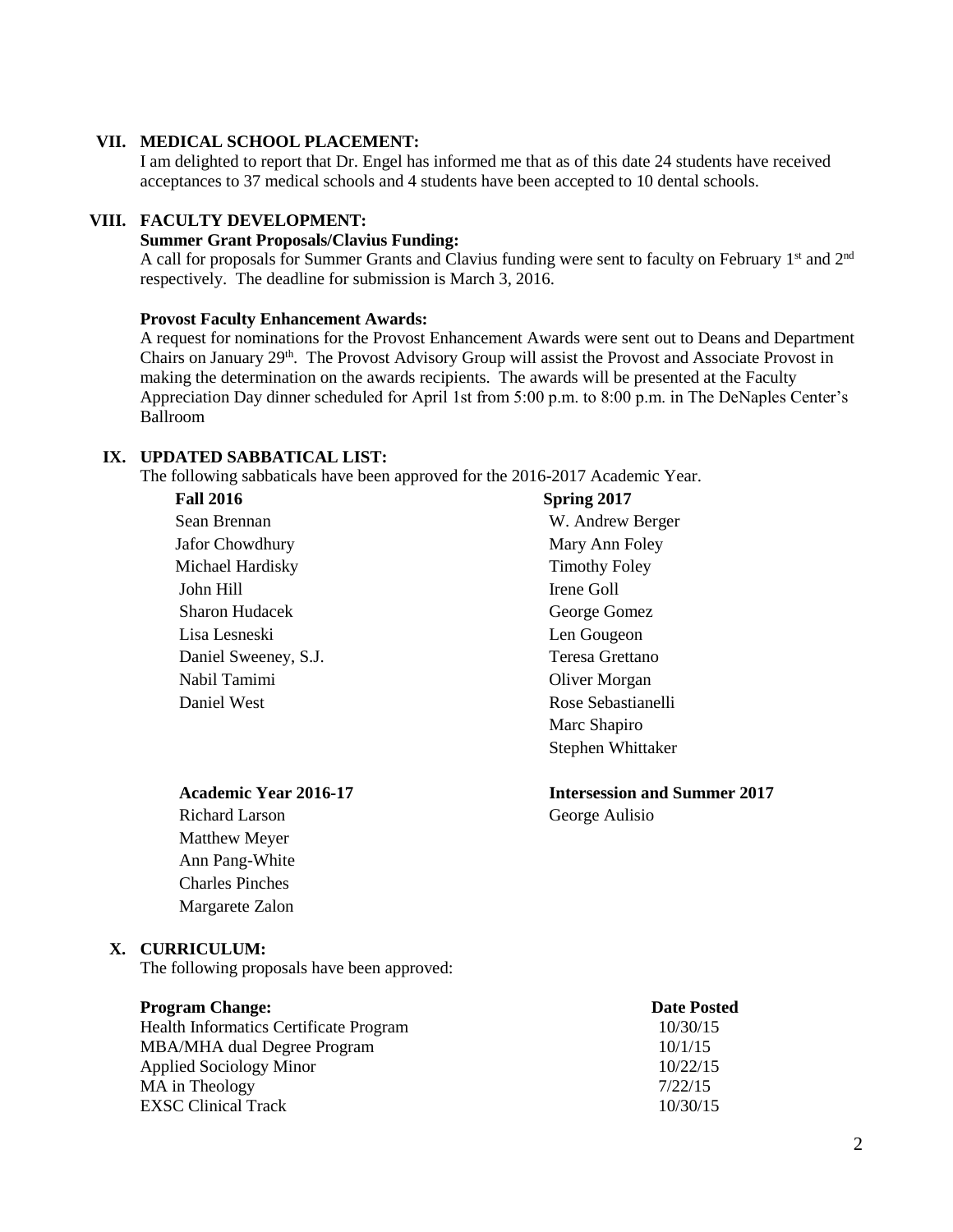| <b>New Course:</b><br>BIOL 357/NEUR 357: Developmental Neuroscience                                   | 9/22/15            |
|-------------------------------------------------------------------------------------------------------|--------------------|
| <b>Course Change:</b><br><b>INTD 201C: Christian Classics I</b>                                       | 11/4/15            |
| <b>Course Deletion:</b><br><b>INTD 202C: Christian Classics II</b><br>SPAN 433: Hispanic Lyric Poetry | 11/4/15<br>10/1/15 |

# **XI. COLLEGE UPDATES:**

# **College of Arts and Sciences**

 Five University of Scranton students majoring in biochemistry, cell and molecular biology (BCBM) recently presented their research at the 2015 American Society for Cell Biology (ASCB) annual conference, held in December in San Diego, California.

# **Kania School of Management**

- Nearly 70 high school students accompanied by 115 parents and guardians from 6 states attended The University of Scranton's first Future [Accountants](http://www.scranton.edu/news/articles/2015/12/images/Acct-FAL-Con-2015.pdf) Leadership Conference. The conference included an interactive experience with members of the Kania School of Management's faculty, the Accounting Department Professional Alumni Council and students from the Business Leadership Honors Program and Beta Alpha Psi, the accounting honor society. Parents saw similar presentations and University Trustee Tracy Bannon gave a parent's perspective.
- University of Scranton Accounting Professor Douglas M. Boyle, was named the Kania School of Management's Alperin Teaching Fellow for 2015 to 2018. The three-year Alperin Teaching Fellow Award was established in 1999 to recognize outstanding teaching in the Kania School of Management. Funding is provided by an endowment established in 1980 through a gift from Irwin E. Alperin, Joel M. Alperin, and Myer Alperin and their families.
- Jeremy R. Brees, Ph.D., assistant professor of management, marketing and entrepreneurship received the Kania School of Management Advisory Board Award for Curriculum Innovation for the 2015-2016 academic year. The award program particularly values innovations and enhancements in interdisciplinary and integrated learning.

### **Panuska College of Professional Studies**

- The Panuska College of Professional Studies' "Low Vision Rehabilitation" is a two-day seminar consisting of lecture and lab experiences. The seminar focuses on examining the visual system as it relates to older adults with low vision, and the occupational therapy low vision evaluation and interventions utilized to increase independence, safety, and overall quality of life.
- We have been informed that our Master of Science in Human Resources Online Program aligns with the SHRM HR Curriculum Guidelines. The certificate timeframe is from January 2016 to December 2021.
- The Department of Education has developed an accelerated program for the Master in Special Education.